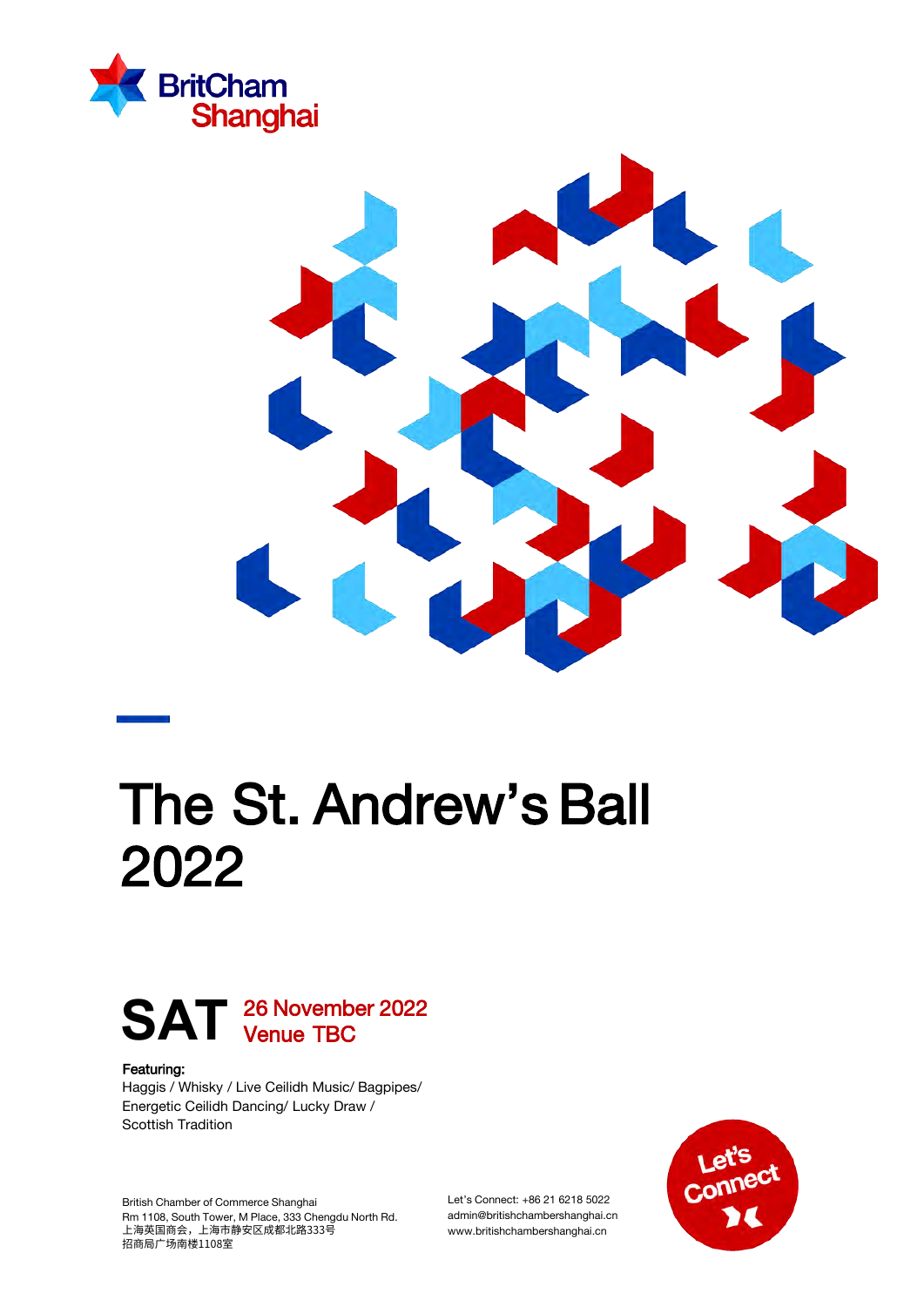

### About the Chamber

The British Chamber of Commerce Shanghai is a dynamic network of international businesses operating in China. Member companies and individuals are the heart of our organisation. We advocate best practices, we share knowledge, and we build long-lasting trustworthy friendships.

Our purpose is to make connections: connections that provide opportunities, empower businesses, and unite our community.

The Chamber continues to host 100+ events with 4,000+ attendees year after year, including roundtables, panels, presentations, after-hours social activities, high-level VIP visits, gala balls, sports tournaments, and national British Business Awards.

The annual St. Andrew's Ball is one of our highest-profile events of the year and is a great opportunity for high-profile exposure for your business.

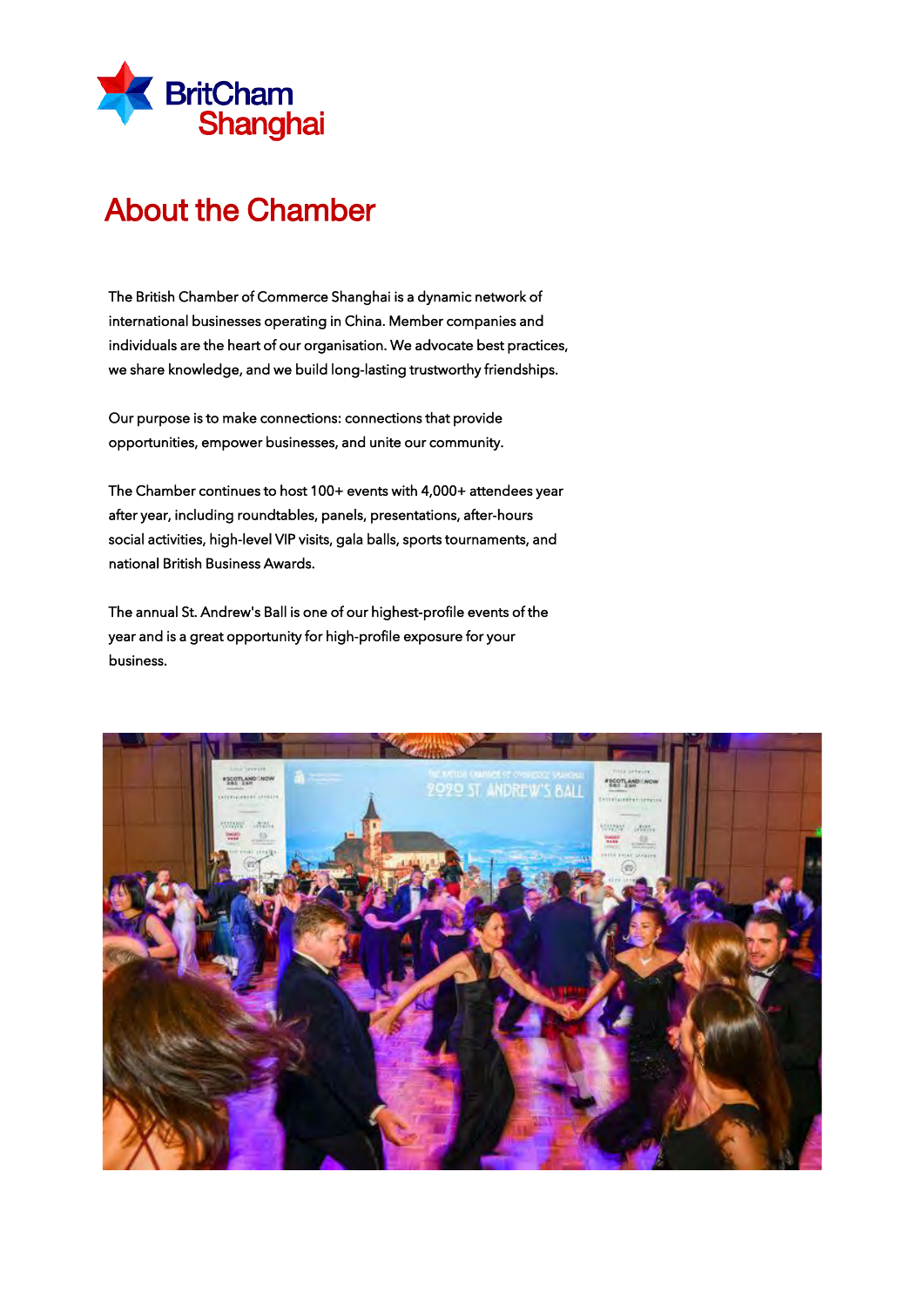

## About the St. Andrew's Ball

- Attracting an average of 350+ guests
- A night of fun-filled Scottish tradition
- Businesses gain exposure among decision makers from leading British companies across a wide range of industry sectors
- Engaging with BritCham and British communities in Shanghai
- Corporate hospitality for valued clients and staff
- Support local charity organisations

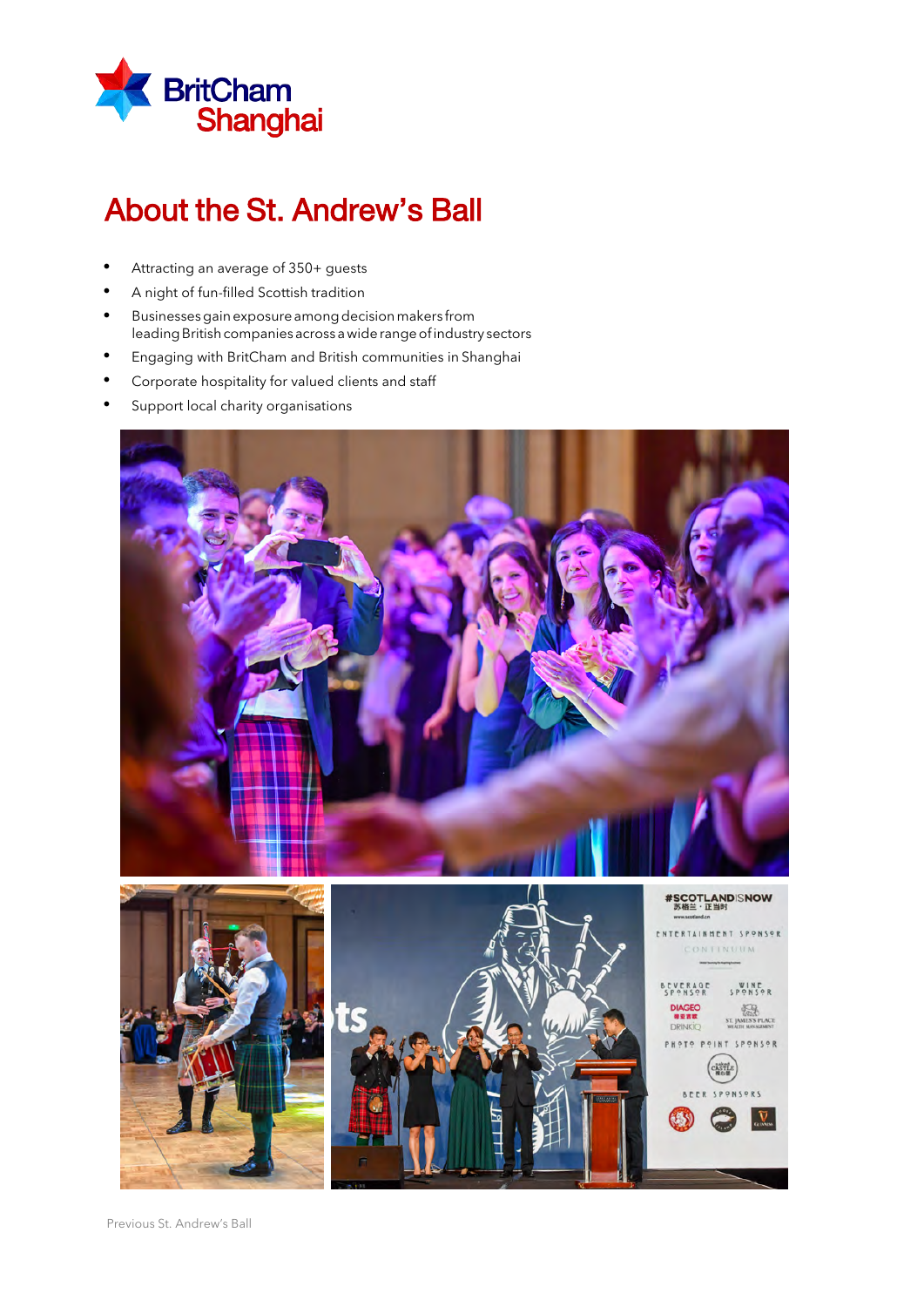

# Sponsorship Opportunities

### Be part of the St. Andrew's Ball and build your brand within the British Community across Shanghai.

- Logo exposure on all media channels\* and on-site marketing materials
- Advertisement online and offline •
- VIP Seating
- Exposure on Central Stage

\*BritCham website and external channels (17,000+ subscribers across WeChat, LinkedIn, EDM) and media partners' channels

| Sponsorship packages                                                                                                         | <b>Title</b><br>Sponsor            | Corporate<br>Sponsor                | Entertainment<br>Sponsor                                                    |
|------------------------------------------------------------------------------------------------------------------------------|------------------------------------|-------------------------------------|-----------------------------------------------------------------------------|
| Prices: RMB<br>M=member*; NM=non-member<br>All prices are exclusive of 6% VAT *taxes.<br>Only applies to Company Memberships | M:95,000<br>NM:105,000             | M:35,000<br>NM:45,000               | M:25,000<br>NM:35,000                                                       |
| Remarks:                                                                                                                     | Only 1 availability                |                                     | Brand included in the<br>design of 1 performance<br>programme or photopoint |
|                                                                                                                              | Before the Event                   |                                     |                                                                             |
| Company name included<br>(incorporated) in the event name                                                                    |                                    |                                     |                                                                             |
| Company logo incorporated<br>with event poster design                                                                        |                                    |                                     |                                                                             |
| General Logo exposure<br>(event page, WeChat, LinkedIn, EDM, media<br>partners platform, e-ticket, poster)                   | Predominant                        | Large                               | Medium                                                                      |
| Advertisement opportunity<br>(company advert banner to be inserted into event<br>related WeChat/ EDM posts with hyperlinks)  | All WeChat and<br><b>EDM</b> posts | Up to 4 WeChat and/<br>or EDM posts |                                                                             |
| Announcement (once) in Chamber newsletter on<br>signing the sponsorship (company intro included)                             |                                    |                                     |                                                                             |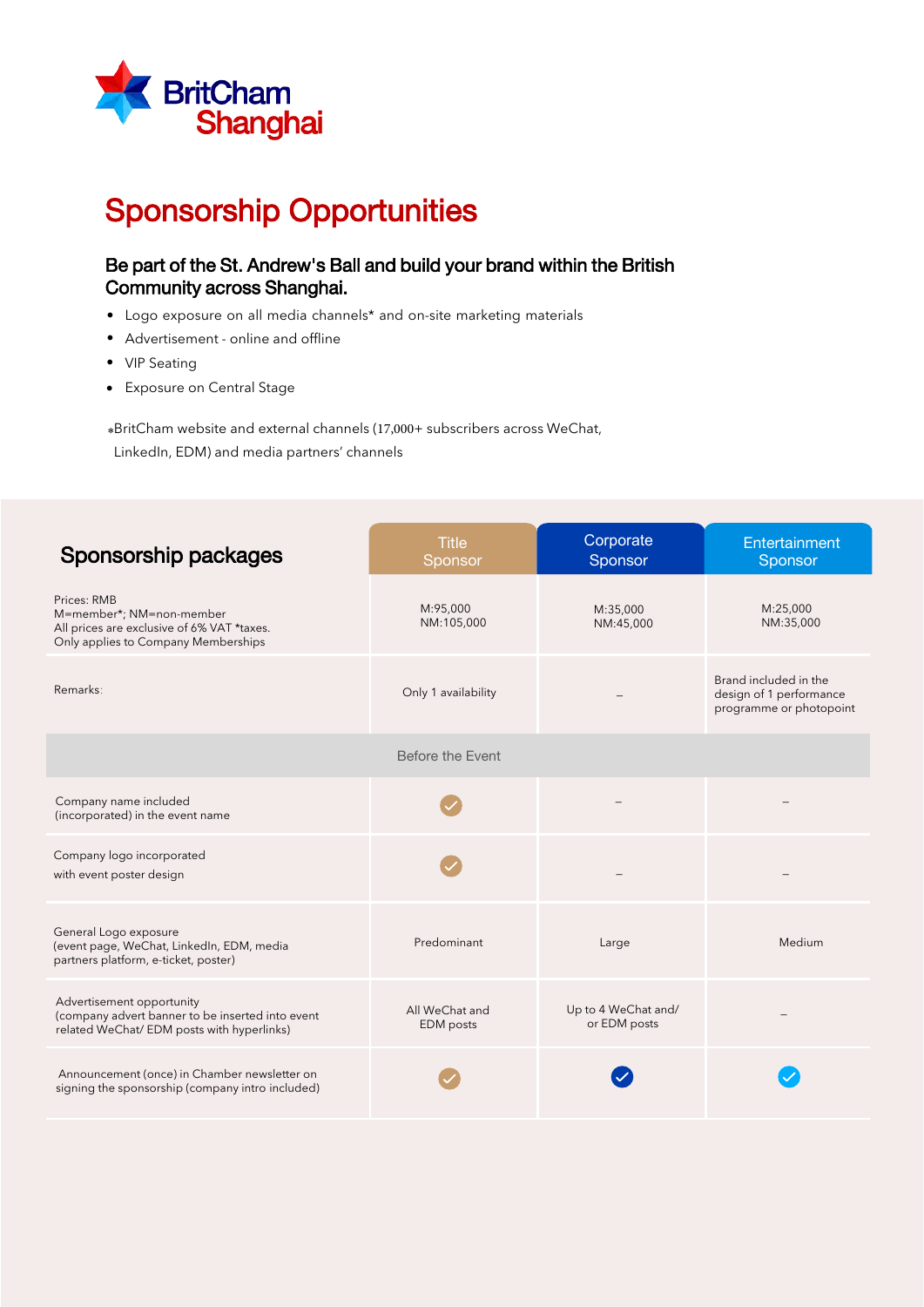| At the Event                                                                                                                       |               |                         |        |  |  |
|------------------------------------------------------------------------------------------------------------------------------------|---------------|-------------------------|--------|--|--|
| Ten-seat corporate table with logo at VIP seating                                                                                  | 2 tables      | 1 table                 |        |  |  |
| <b>Ball tickets</b>                                                                                                                |               |                         | 2      |  |  |
| On-stage speech opportunity                                                                                                        | 1 min         |                         |        |  |  |
| Corporate Video during breaks                                                                                                      | Max. 120 secs | Max. 60 secs            |        |  |  |
| General on-site logo exposure<br>(Photo point, Table Stands, Stage Backdrop, Event Programme, Slides)                              | Predominant   | Large                   | Medium |  |  |
| Advertisement in event brochure                                                                                                    | Full page     | Half page               |        |  |  |
| Opportunity to put promotional brochures to goodie bags                                                                            |               | $\overline{\mathsf{v}}$ |        |  |  |
| Extra lucky draw tickets                                                                                                           | 20            | 10                      | 2      |  |  |
| Verbal recognition at the event                                                                                                    |               |                         |        |  |  |
| After the Event                                                                                                                    |               |                         |        |  |  |
| Company logo in post-event article                                                                                                 | Predominant   | Large                   | Medium |  |  |
| One EDM promotion opportunity to be used within 6 months after the St.<br>Andrew's Ball - content to be provided by the Sponsor    |               |                         |        |  |  |
| One WeChat promotion opportunity to be used within 6 months after the St.<br>Andrew's Ball - content to be provided by the Sponsor |               |                         |        |  |  |

### More Sponsorship Opportunities



Consumption based on final attendee amount (normally about 400-500 bottles including white & red wine)

- One complimentary table for 10 guests at the event with company logo displayed on the table
- •VIP seating and priority booking
- •Company logo displayed on all pre-event promotional material
- Company logo displayed on Chamber's website with hyperlink to company's website
- •Company logo on the event e-ticket
- •Company logo in the event programme
- Logo displayed on banners at the ballroom entrance and stage
- •Verbal recognition at the event
- •Company logo in post-event article

| <b>Prizes</b> |  |
|---------------|--|
| Sponsor       |  |
|               |  |

#### Minimum gift value of RMB 2,000

- •Company logo and prize description in the event programme
- •Company logo and prize description on the raffle display table
- Verbal recognition at the event
- •Opportunity to present the prize
- •Tickets at discounted rates

Please feel free to contact the Chamber to discuss other in-kind sponsorship ideas.